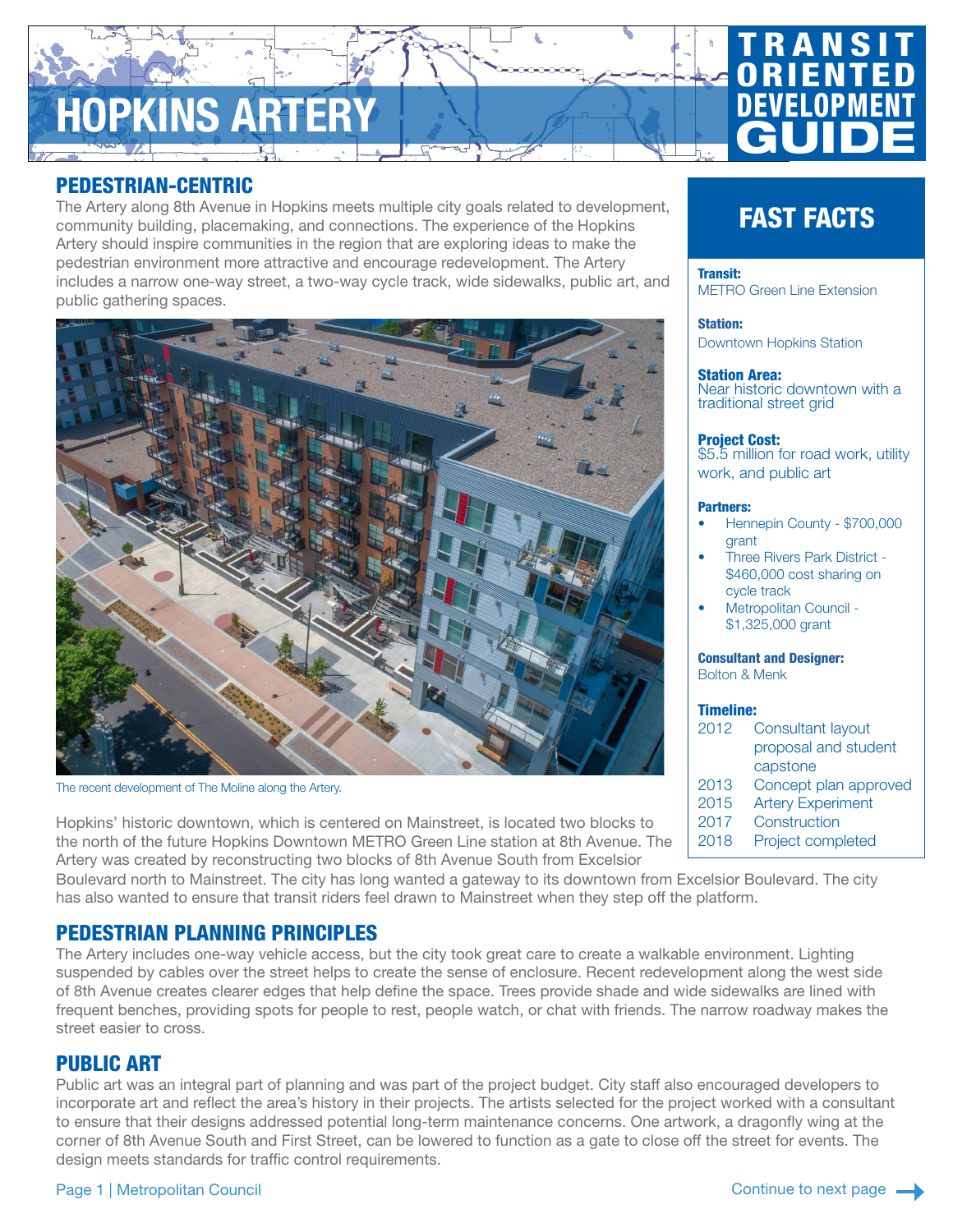# CONNECTIONS

The two-way cycle track that runs along the Artery also connects two regional trails: the Lake Minnetonka LRT Regional Trail, which crosses 8th Avenue north of Mainstreet, and the Minnesota River Bluffs LRT Regional Trail, which runs south of Excelsior Boulevard.

The city consulted with Metro Transit to ensure the design would work with existing local bus routes as well as planned bus connections after the METRO Green Line opens. With the planned one-way roadway section, the city and Metro Transit identified an alternative route, and the city made certain that transit was accommodated on these streets (e.g., prohibiting parking to accommodate turning).

# SUSTAINABILITY

The Artery includes permeable pavers and native plants in rain gardens. In collaboration with the Nine Mile Creek Watershed District, these stormwater treatments helped create the city's first storm water credit bank. These credits can be purchased by other projects in the corridor.

# BUILDING SUPPORT

Building support over time was the biggest challenge for the project since it involved changing access for people and properties along 8th Avenue South. The project took many years to complete in response to the need for extensive community engagement and attentive design. To build support and influence the project's design, the city conducted the "Artery Experiment," a public event with temporary striping for the cycle track, installed artificial and real turf, brought in planters with flowers, and showcased artwork.

# CHALLENGES AND LESSONS LEARNED

The City of Hopkins, including its elected officials, became invested in the project because of its potential for community building and community development. Involving students in a capstone project helped to build buy-in from the community and officials. Not only could city staff could think "outside of the box" and propose bold ideas, they had the support to explore the feasibility of those ideas.

Constructing the project was challenging because the Moline apartment building at the corner of Excelsior and 8th Avenue South was being built at the same time. Road work needed to be phased to accommodate that project.

The project has prompted the city to increase bicycle parking downtown to support the increased bicycling connections. As the

Circulation diagram including the Artery and its connection with the future LRT station and regional trails.

temporary art painted in crosswalks fades, the city will decide if it should refresh them with new designs in the future.

Now that the stage is set with the new community spaces along the route, the city is looking at different ways to activate the space and keep it changing with the seasons.

# HOW DOES THIS PLANNNG WORK SUPPORT TOD?

Connect: The Artery supports physical connections for pedestrians, bicyclists, and transit riders. However, it also connects people in a figurative sense by creating a sense of place with meaning and value.

Intensify: The Artery has sparked new housing and uses along the corridor, but it is also a gathering place that increases the activity and vibrancy of the area through public events and activities

Demonstrate: The Artery demonstrates that physical infrastructure can be interesting and inspirational as well functional. Bringing different disciplines together made this project a reality.